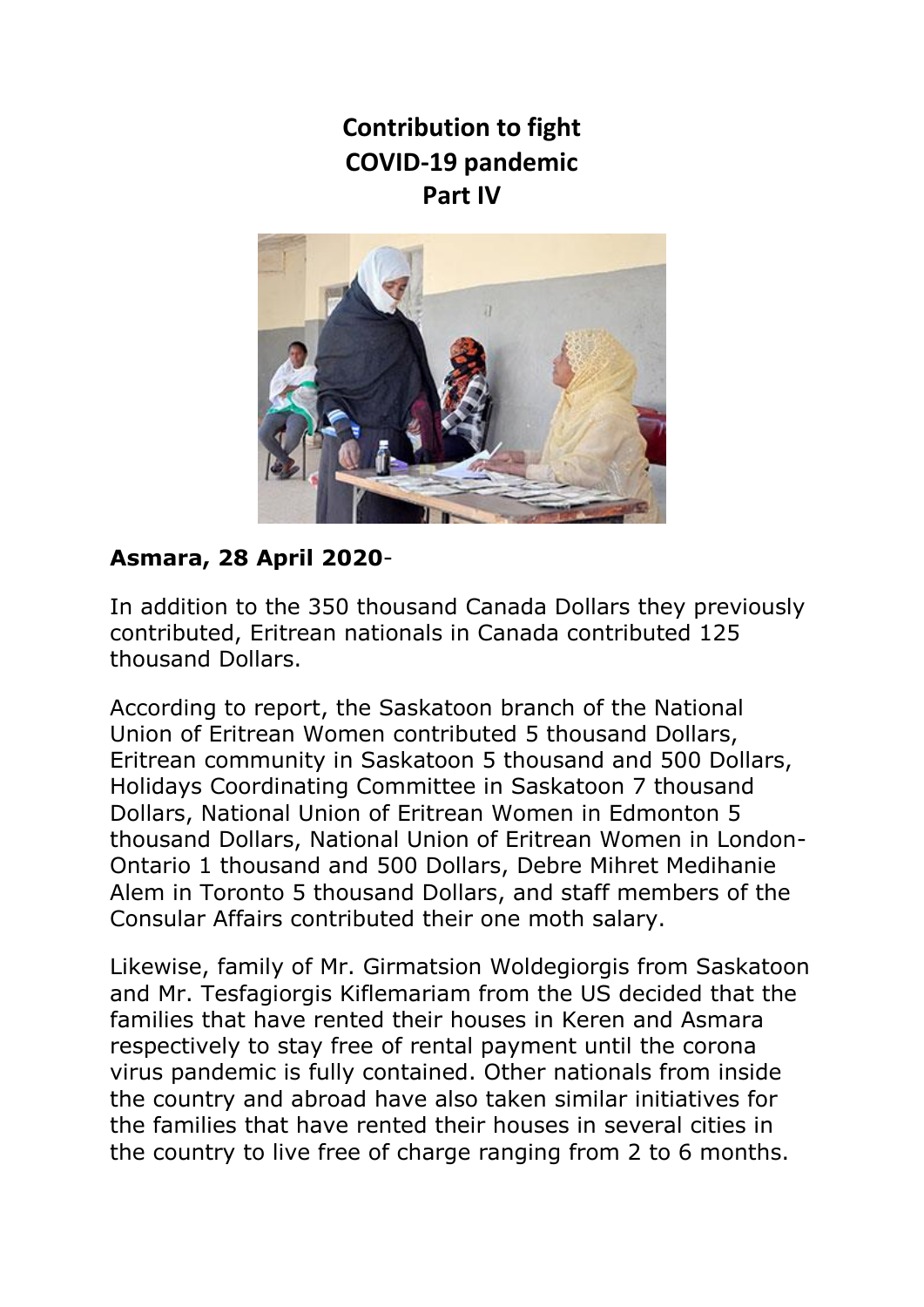In related news, 'Mereb' and Teklu Gebrehiwet mills have decided to provide free service to customers for one month and two weeks respectively while the tourism service provision institutions and retailers in Adi-Quala extended material support to 120 disadvantaged citizens in their areas.

### **Asmara, 30 April 2020-**

According to reports, employees of the Ministry of Justice contributed 1 million and 345 thousand and 797 Nakfa, National Institute of Higher Education and Research and staff members of all colleges in the country 1 million 734 thousand and 426 Nakfa, German branch of the National Union of Eritrean Women 100 thousand Euros, British-America Tobacco-Eritrea Share Company 360 thousand Nakfa, National Fish Corporation 200 thousand Nakfa, employees of the Ministry of Public Works central office 66 thousand and 558 Nakfa, Water and Mine Excavation Company 60 thousand and 421 Nakfa, employees of PHARMACOR 50 thousand Nakfa, and Eritel private limited enterprise 50 thousand Nakfa.



Likewise, Amhur administrative area contributed 122 thousand and 100 Nakfa, Mai-Worki administrative area 100 thousand and 315 Nakfa, Metsalu administrative area 96 thousand and 953 Nakfa, Crystal Hotel 50 thousand Nakfa, Mai-Edaga administrative area 39 thousand Nakfa, Hadamu administrative area 36 thousand and 910 Nakfa, Tikul administrative area 16 thousand Nakfa, Jumbo Glass 15 thousand Nakfa, vegetables and fruits farmers in Areza sub-zone 25 thousand Nakfa, Areza semi-urban center administration 14 thousand and 160 Nakfa,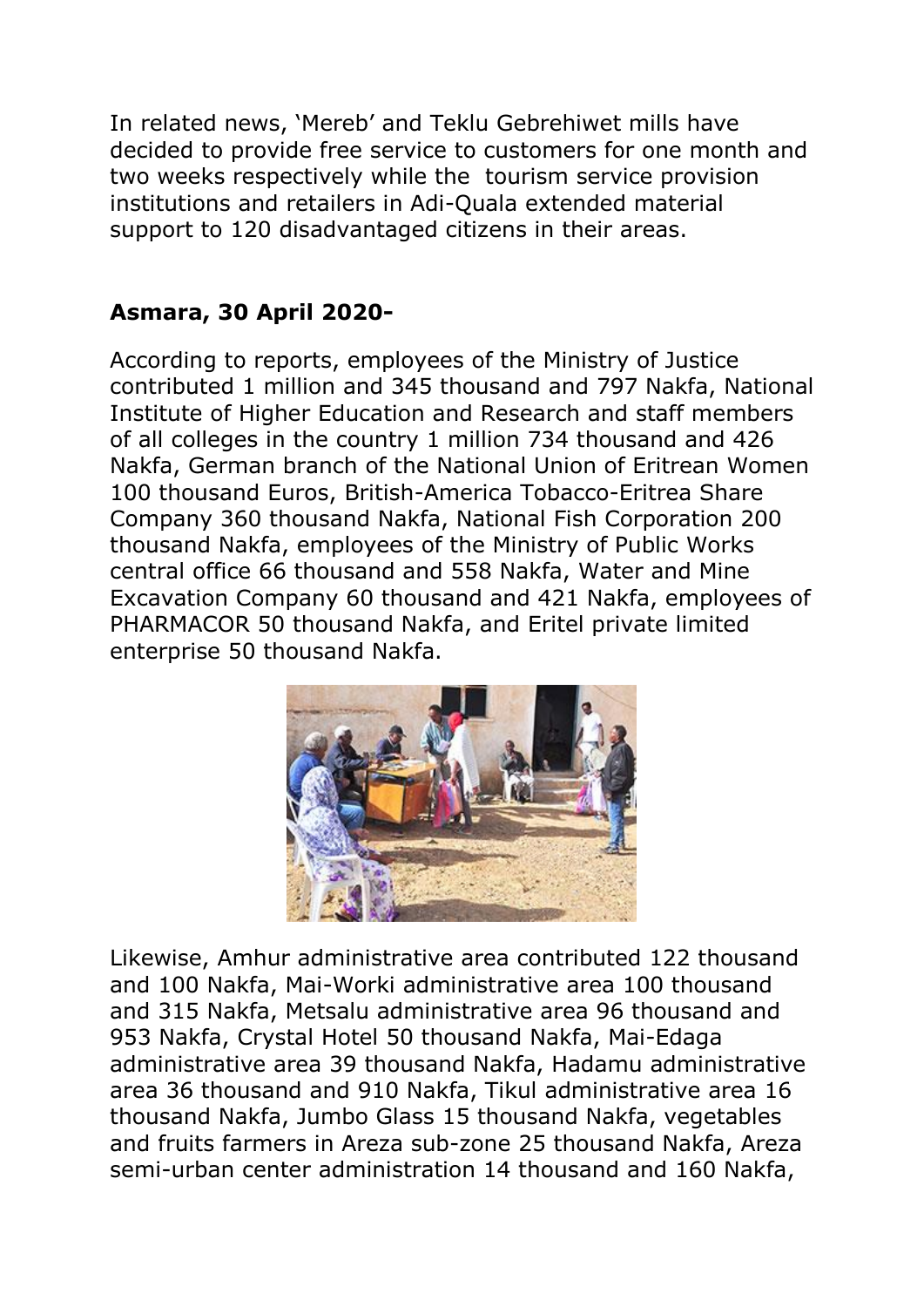dairy farmers association in Areza 5 thousand Nakfa, St. Qorqos Church in Areza 2 thousand Nakfa, Dersale administrative area 10 thousand Nakfa, Adi-Guaedad steel and wood work 10 thousand Nakfa, Adi-Gaba administrative area in Mai-dima 12 thousand Nakfa, Adi-Kemsho administrative area 5 thousand Nakfa, Geza Dingur administrative area 5 thousand Nakfa, Tsaeda-Adi administrative area 3 thousand Nakfa and Estifanos marble processing enterprise 5 thousand Nakfa.

Scania cooperative association contributed 5 thousand Nakfa, Ex-fighters association in Arbaete Asmara 10 thousand Nakfa, 'Al Anuar' private company 5 thousand Nakfa, Seven Adventist Church 200 thousand Nakfa, northern Dekemhare Ministry of Education 10 thousand Nakfa, Dankalia Beverage in Assab 37 thousand and 800 Nakfa, affluent citizens in Mai-Mine 127 thousand and 400 Nakfa and Hadish-Adi administrative area in Mai-Mine 15 thousand Nakfa.

Other organizations and individuals in the Central region also contributed a total of 119thousand and 675 Nakfa.

In related news Eritrean nationals in Uganda contributed 200 thousand Dollars and staff members of the Eritrean Embassy in Uganda 7 thousand and 137 Dollars towards augmenting the National Fund to fight COVID-19 pandemic.

### **Asmara, 01 May 2020**.

According to the daily report from the Ministry of Health, employees of the Central region administration contributed 2 million and 821 thousand and 77 Nakfa, employees of the Gash Barka region, sub-zones and members of the Assembly 864 thousand and 89 Nakfa, Sawa Construction and Development Company 548 thousand Nakfa, affluent nationals in the Golij sub-zone 449 thousand and 427 Nakfa, Gedem Cement Factory 200 thousand Nakfa, fish farmers 200 thousand Nakfa, employees of Sabur Printing Press 140 thousand Nakfa, Asmara Meat and Milk Products 50 thousand Nakfa, employees of Commercial Bank of Eritrea 50 thousand Nakfa, owner of Universal Dental Clinic 25 thousand Nakfa and Islamic Awkaf Committee in Asmara 10 thousand Nakfa.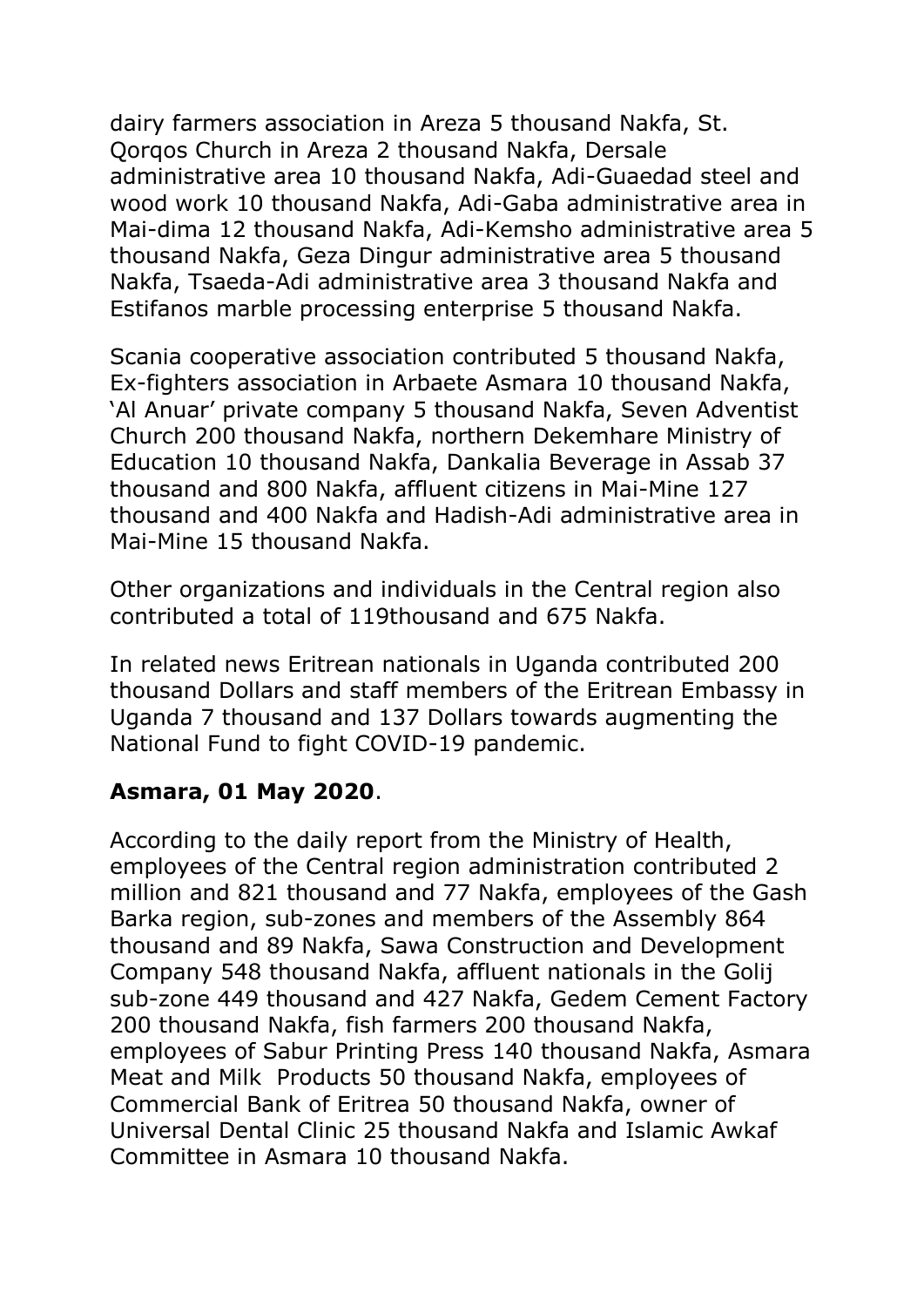Similarly, Hadamu administrative area contributed 62 thousand and 570 Nakfa, Tekonda administrative area 30 thousand Nakfa, Gemel car rent 30 thousand Nakfa, Awhune administrative area 24 thousand and 900 Nakfa, Adi-Quala town 23 thousand Nakfa, Moneksaito administrative area 22 thousand and 150 Nakfa, Maitera-Kokebai administrative area 20 thousand Nakfa, Blekat cooperative association 20 thousand Nakfa, owners of mini-buses in Massawa 19 thousand Nakfa, Adi-Gawl administrative area 16 thousand and 890 Nakfa, Serha administrative area 15 thousand Nakfa and Ambeste-Gelaba administrative area 10 thousand and 205 Nakfa.

Likewise, Teklu Girmatsion steel and wood work, Timberi Pisa House, Sam garment factory private enterprise, Hebron Restaurant, Hadera and Sons Shoes factory, cooperative association of residents in Adi-Tekelezan, Damera private limited enterprise, Beale Mariam cooperative association in Asmara, ST milk and milk product, Misgina Cosmetics factory and Sipa private enterprise contributed 10 thousand Nakfa each.

Moreover, Taxi owners association in Barentu contributed 7 thousand Nakfa, and Amba-Galiano guest house, Solomon Eyasu eye glass shop, Negash sponge factory and Eritrean Chemical Society contributed 5 thousand each while Dan guest house and Al-Rajeh salt production 3 thousand each and Catholic Parish 2 thousand and 500 Nakfa.

In related news, Eritrean nationals, staff members of the Eritrean Embassy and members of the National Union of Eritrean Women in Belgium and Luxemburg contributed 18 thousand and 229 Euros.

Nationals in the United Arab Emirates, on top of the 1 million 241 thousand and 83 Durham and 3 thousand Dollars contribution they previously made contributed additional 37 thousand and 70 Durham.

Other nationals inside the country have also contributed over 500 thousand Nakfa.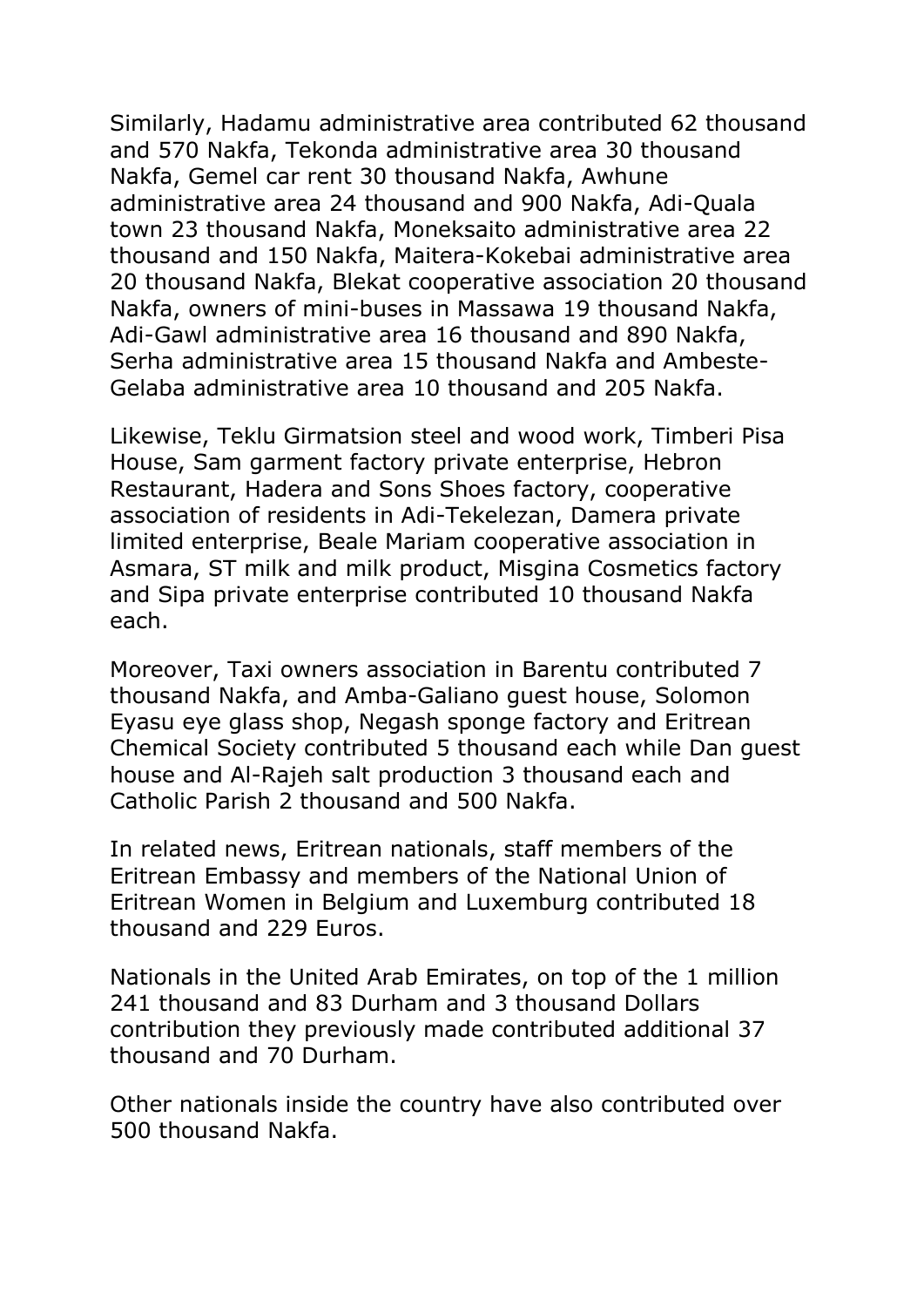Asmara, 02 May 2020- Nationals residing inside the country and abroad are extending financial and material support to disadvantaged citizens that are compelled to stay at home in connection with the guidelines issued by the Government to fight the spread of the corona virus.

Accordingly, the National Union of Eritrean Women in the Central region extended food items to 100 disadvantaged families.



Similarly, the residents of Felket administrative area, Afabet sub-zone, and women ex-liberation fighters in Afabet extended consumer goods to 40 needy nationals and 3 thousand and 600 Nakfa respectively.

Likewise, the 71 and 86 Divisions of the Eritrean Defense Forces and youth workers in Nakfa sub-zone extended material support to disadvantaged citizens.

Divisions of the Eastern Command of the Eritrean Defense Forces, Naval Force Southern Command, Duhtum Military Hospital in Assab as well as affluent nationals in the port city of Assab extended food items and sanitation materials to disadvantaged citizens in the Southern Red Sea region.

Nationals residing inside the country and abroad have also decided that the families that have rented their houses to live free of rental payment ranging from 2 months and until the corona virus pandemic is fully contained.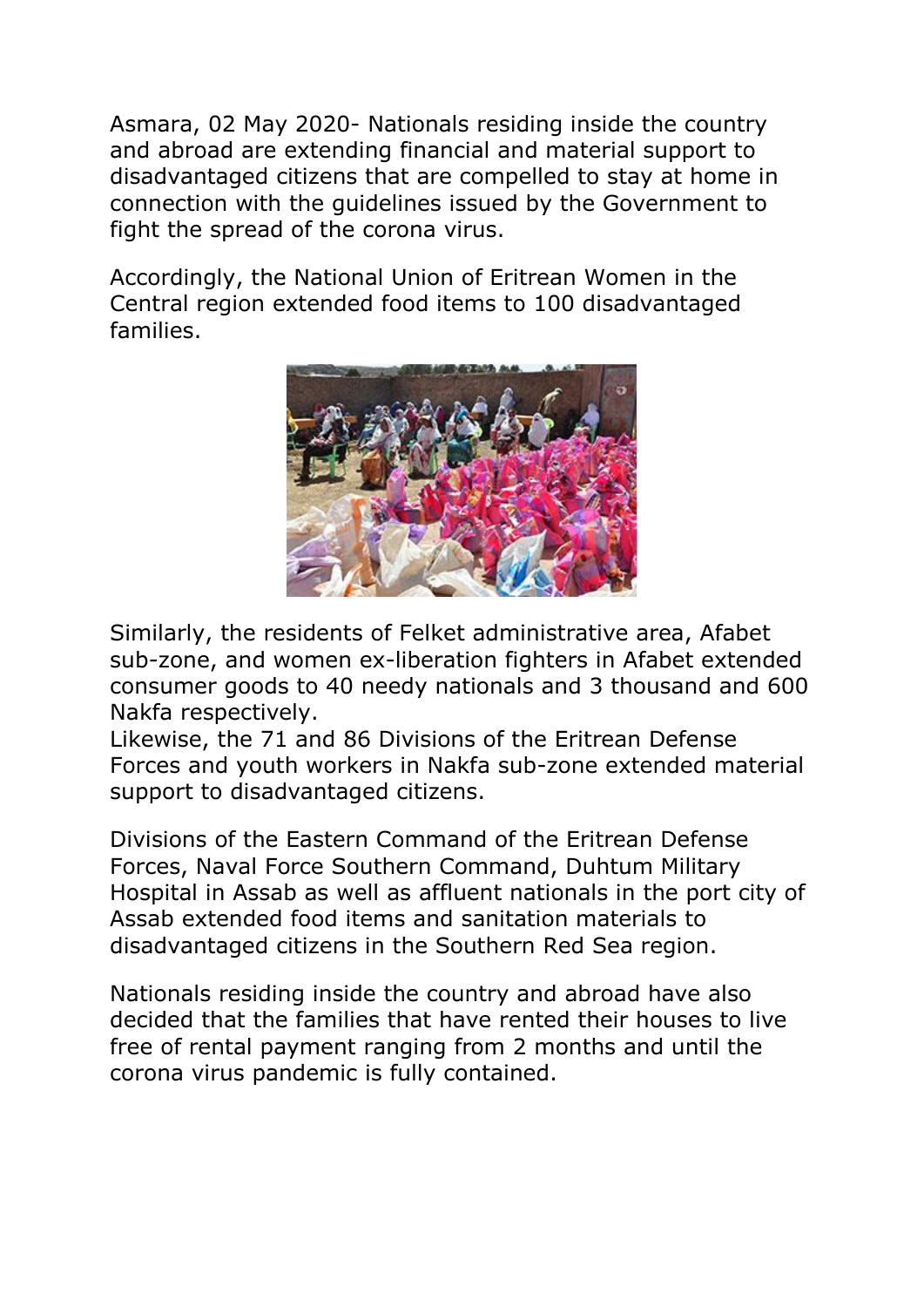### **Asmara, 02 May 2020**-

Contribution by nationals inside the country and in Diaspora to augment the National Fund to combat the COVID-19 pandemic continues.

According to report, Employees of the Ministry of Land, Water and Environment contributed additional 100 thousand Nakfa, employees of Piccini in Eritrea 100 thousand Nakfa, employees of the National Insurance Corporation of Eritrea 50 thousand Nakfa, Public Tech Service Club 30 thousand Nakfa, Cinema Roma 20 thousand Nakfa, Mai-Wuy private enterprise 15 thousand Nakfa and owner of Electro Light 10 thousand Nakfa.

Likewise residents of the 19 administrative areas in Senafe subzone contributed a total of 147 thousand and 975 Nakfa.

Similarly 35 social service provision institutions and cooperative associations in Asmara contributed a total of 348 thousand Nakfa.

According to report from the Eritrean Embassy in Kenya, Eritrean community in Kenya and Tanzania as well as staff members of the Eritrean Embassy in Kenya contributed a total of 100,000 US Dollars and a national residing in Rwanda who wants to stay anonymous contributed 10 thousand US Dollars.

### **Asmara, 03 May 2020**-

Accordingly, Himbol financial service contributed one million Nakfa, employees of Asmara Brewery 555 thousand Nakfa, employees of the Eritrean National War-Disabled Veterans' Association contributed 200 thousand Nakfa, fish farmers in the Northern Red Sea region 110 thousand Nakfa, Dubarwua administration 185 thousand and 108 Nakfa, Eritrean Standards Institution 54 thousand and 176 Nakfa and clearing and forwarding association 50 thousand Nakfa.

Likewise, 20 administrative areas in the Gash Barka region contributed at total of 171 thousand and 550 Nakfa.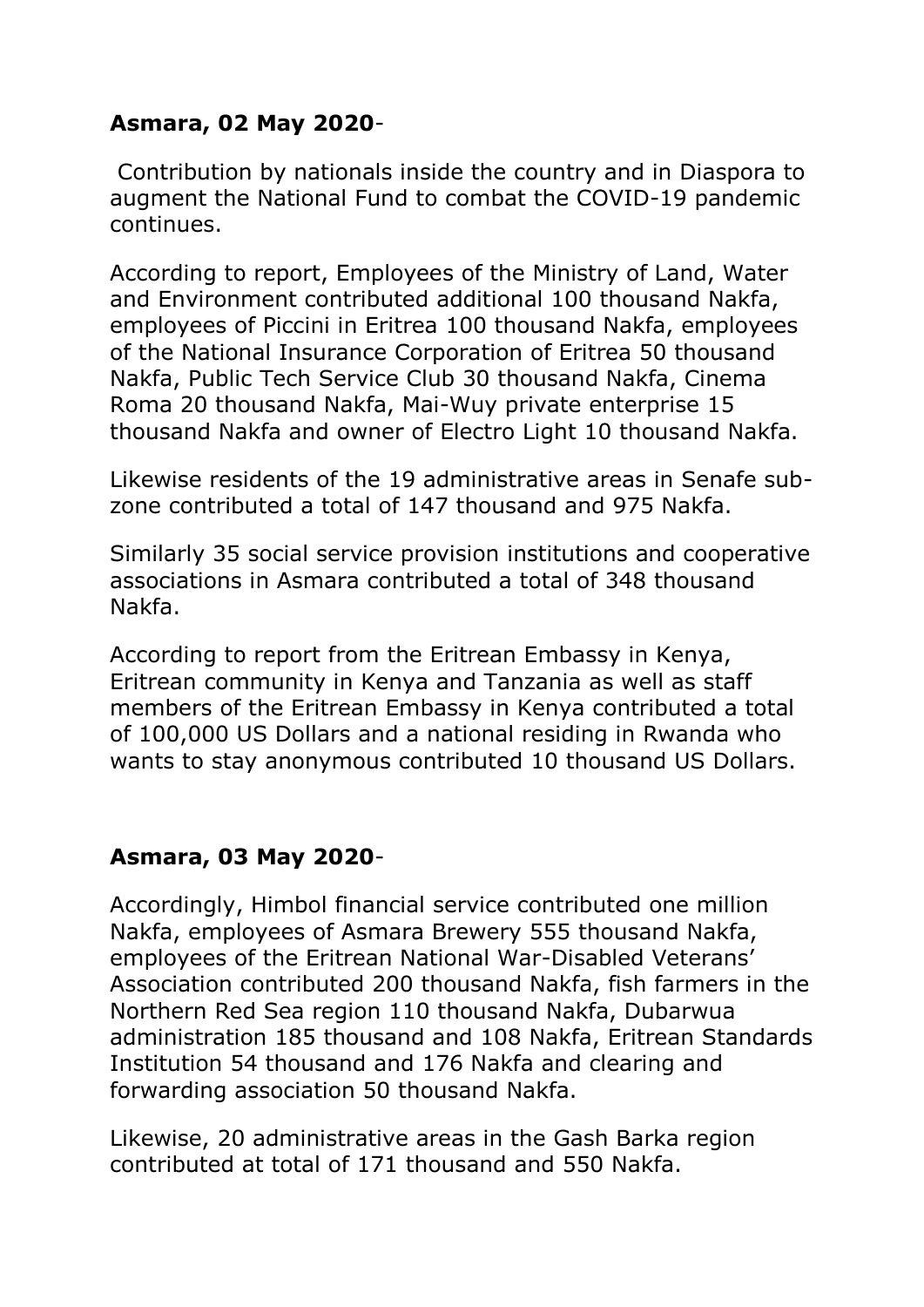More over Kahsai Total contributed 20 thousand Nakfa, Asmara Biscuits Factory 15 thousand Nakfa, Dawit Caravel Furniture 12 thousand Nakfa, owners of pastries in Barentu 10 thousand and 500 Nakfa, association of first round of the national service 10 thousand Nakfa, Fenkil entertainment center 10 thousand Nakfa, association of mills owners in Asmara 6 thousand ad 600 Nakfa, Labka Bakery 5 thousand Nakfa, Sutur milk product 5 thousand Nakfa, Gurgusum salt production 5 thousand Nakfa and Shewit beer distributer 5 thousand Nakfa.

Other enterprises and individuals also contributed a total of 103 thousand and 366 Nakfa.

# **Asmara, 03 May 2020**

Eritrean nationals residing in various French cities, Paris and its environs, Nantes, Angers, Rennes, Orleans, Dijon, Lyon, Valence and its environs and staff members of the Eritrean Embassy in France contributed 35 thousand and 724 Euros to support the National Fund to fight the COVID-19 pandemic.

In addition to their financial contribution, Mr. Ghebremedhin Ghebreyesus and his wife Mrs. Elsa Beyene, Mrs Haregu Ghebrezghi, Mrs. Meleéte Tekleab, Mrs. Amaresh Andom and Mrs. Nitsehty Ezaz decided that families living at their houses in Daero-Paulos, May Temenay, Paradiso, Villagio and Eden to stay free of rental payment ranging from until the Coronavirus pandemic ends to two months.

Similarly Mr. Kidane Habtom has authorised the Ministry of Health to use the plot of land he owns in Tesseney until the COVID-19 pandemic is contained.

### **Asmara, 05 May 2020**-

According to report from the Ministry of Health, employees of the Ministry of Health across the country contributed 3 million and 311 thousand Nakfa, Hidmona General Trading 1 million Nakfa, the Eritrean National War-Disabled Veterans' Association (ENWDVA) contributed additional 118 thousand and 343 Nakfa,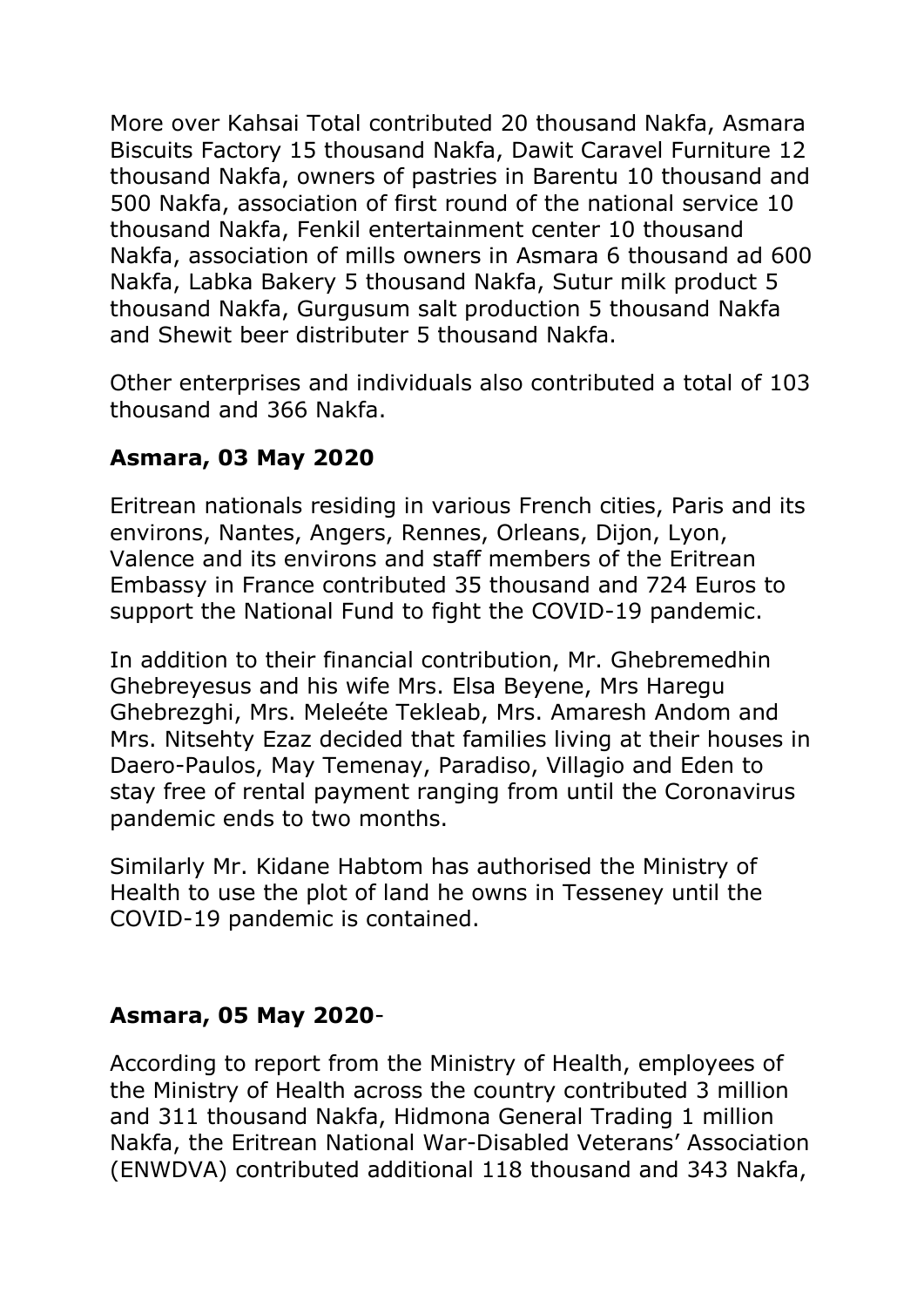Dekemhare administration area 132 thousand and 237 Nakfa and Office of Hijah and Umra 100 thousand Nakfa.

![](_page_7_Picture_1.jpeg)

Similarly, Vision Enterprise contributed 50 thousand Nakfa, employees of Bio-Moleculer Medical Center 42 thousand and 10 Nakfa, Adi-Maelewya 39 thousand and 800 Nakfa, Sabarguma mineral water 30 thousand Nakfa, Hishemle administrative area 26 thousand and 800 Nakfa, residents of Serejeka 21 thousand and 450 Nakfa, Sabrina steel and wood work 20 thousand Nakfa, Heaven export 10 thousand Nakfa, Wara administrative area 10 thousand Nakfa, Mr. Gebreab Girmatsion 10 thousand Nakfa, Kidane Mihret association in Afdeyu, Tsehaflam and Serejeka 10 thousand Nakfa and Aderde water supply 10 thousand Nakfa.

Likewise, Metsalu administrative area contributed 7 thousand Nakfa, Evangelical-Lutheran Church in Mendefera 5 thousand Nakfa, Dahlak construction material shop 5 thousand Nakfa, Semhar recreation center in Gahtelai 5 thousand Nakfa, Shebah gold smith 5 thousand Nakfa, Atakelti pepper and spices mill 5 thousand Nakfa, City Center snack bar 4 thousand Nakfa, Lewam restaurant 3 thousand Nakfa and a number individuals contributed 50 thousand Nakfa.

In related news six women nationals residing in Nairobi contributed additional 1 thousand Dollars.

### **Asmara, 06 May 2020**

Accordingly, the association of tourism service provision institutions in the Central region contributed 736 thousand and 200 Nakfa, employees of UN organizations in Eritrea 367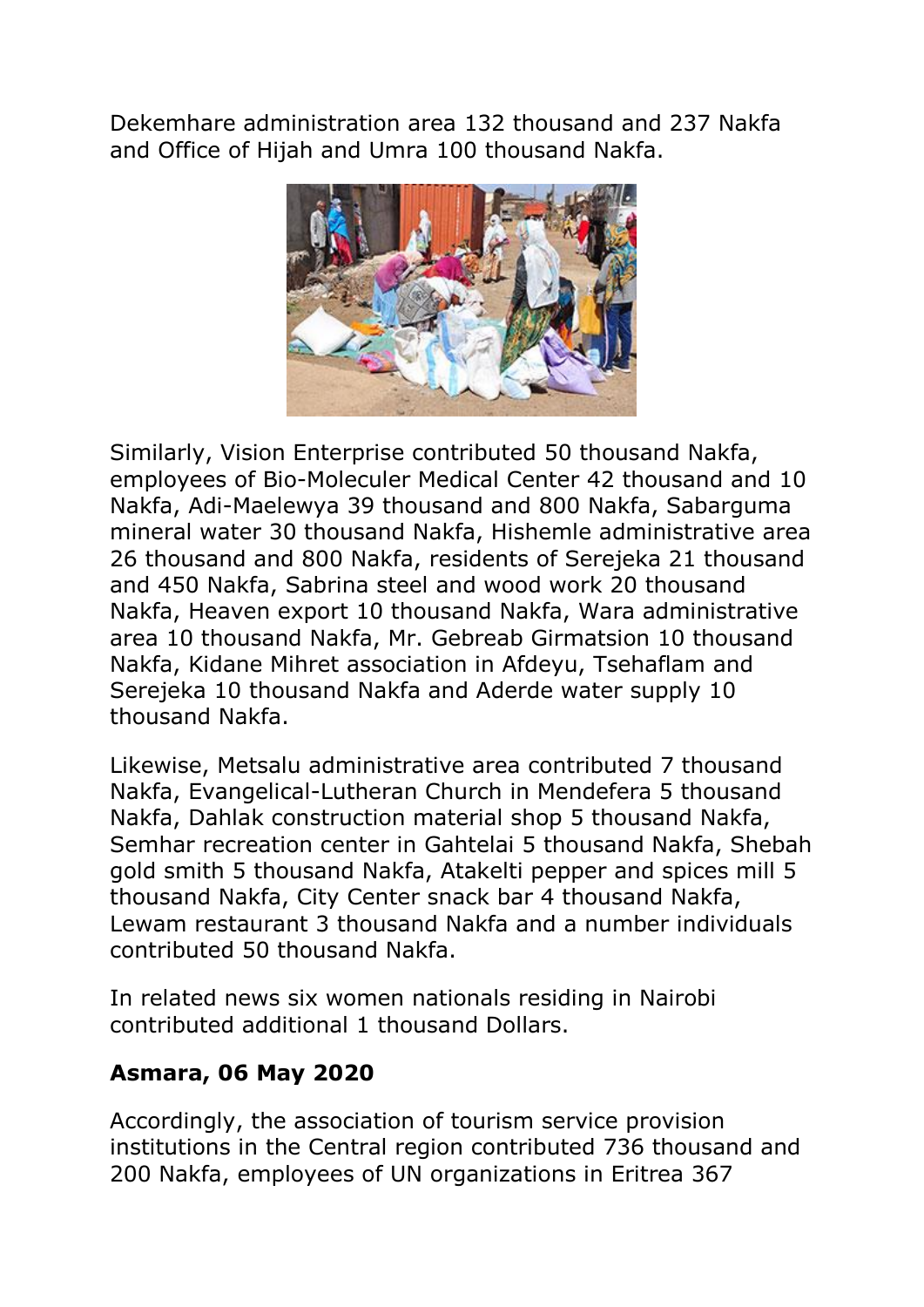thousand Nakfa, employees of the Commission of Culture and Sports 300 thousand Nakfa, Eritreans working at the US Embassy 124 thousand Nakfa, owner of 'Dental Clinic' 40 thousand Nakfa, employees of the Investment and Development Bank 35 thousand and 72 Nakfa, owner of Fana general trading 20 thousand Nakfa, Senay construction material shop 20 thousand Nakfa and Chamber of Commerce 20 thousand Nakfa.

Similarly, seven administrative areas in Habero sub-zone contributed a total of 45 thousand Nakfa.

'New Century' private enterprise contributed 10 thousand Nakfa, Estifanos Okbazghi shoes factory 10 thousand Nakfa, development committee in Areza 5 thousand Nakfa, Mibrak Isak car wash in Dekemhare 2 thousand and 500 Nakfa, Mr. Berhane Tewolde sweater factory 2 thousand Nakfa, Mehari Eyasu spare parts 5 thousand Nakfa, Africa guest house 5 thousand Nakfa, owner of Green Park pastry 5 thousand Nakfa, Genet private enterprise 5 thousand Nakfa and other individuals contributed a total of 110 thousand Nakfa and 100 Dollars.

In related news, a number of nationals inside the country and abroad have decided that the families renting their houses to live free of rental payment ranging from two to five months.

# **Asmara, 07 May 2020**

Consequently, employees of the Ministry of Finance contributed additional 1 million and 600 thousand Nakfa, Total Eritrea private company 150 thousand Nakfa, Staff Medical Unit of the Ministry of Defense 114 thousand and 674 Nakfa, employees of the Ministry of Energy and Mines 104 thousand and 149 Nakfa, employees of Warsa Enterprise 57 thousand and 352 Nakfa, employees of Eritrea-Ireland development cooperation 50 thousand Nakfa, and cooperative association of the Ministry of Foreign Affairs 50 thousand Nakfa.

Similarly, Onabu'ur administrative area contributed 70 thousand and 443 Nakfa, Demhina administrative area 11 thousand Nakfa, the administrative area and water development of Girme-Barentu 40 thousand Nakfa, Shehate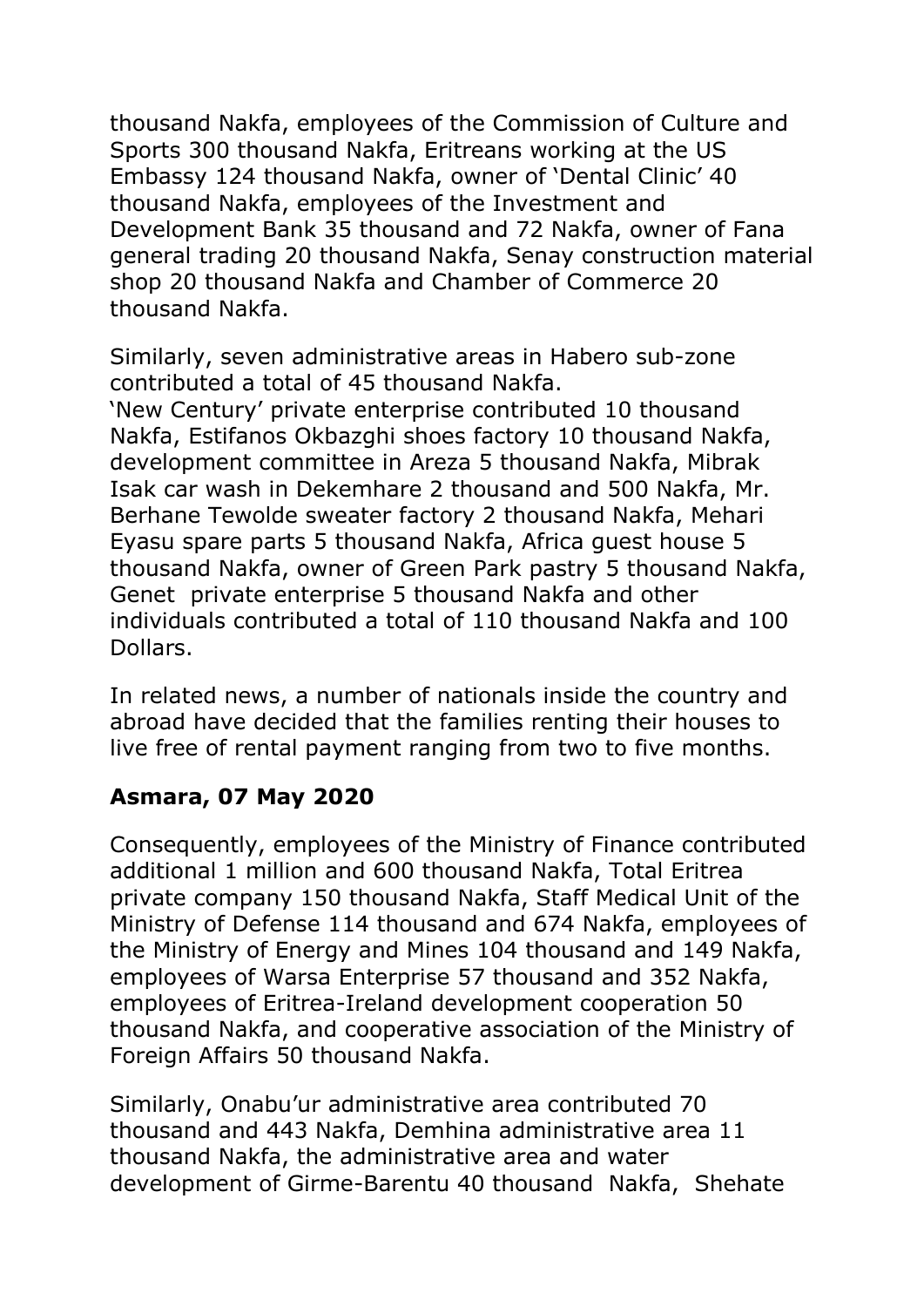administrative area 12 thousand and 897 Nakfa, Ambori administrative area 10 thousand Nakfa, Golagul and Dekemhare administrative areas in Adi-Tekelezan sub-zone 15 thousand Nakfa.

Likewise, associations and service provision institutions in Asmara and Anseba region contributed a total of 204 thousand and 200 Nakfa.

In related news, Eritrean nationals residing in South Africa contributed 250 thousand Rand, YPFDJ organization in South Africa 100 thousand Rand, staff members of the Eritrean Embassy in South Africa 12 thousand and 791 Dollars, nationals residing in Zambia, Zimbabwe, Botswana, Swaziland, Namibia and Malawi also contributed 370 thousand Rand while the Eritrean community in Angola contributed 92 thousand and 500 US Dollars.

Three Eritrean nationals in the United Arab Emirates who wanted to stay anonymous contributed 255 thousand Durham and Eritrean community members in Riyadh and its environs 200 thousand Riyals.

A number of nationals residing in the US, the Netherlands, in the UK, Canada, Italy, Norway and France have also decided that the families renting their houses in various areas in the country to live free of rental payment ranging from three until the corona virus is fully contained.

# **Asmara, 08 May 2020**

According to report, employees of Northern Red Sea region administration contributed 695 thousand and 427 Nakfa, employees of Eritrean Electricity Corporation 327 thousand 275 Nakfa, NAS Air private company 120 thousand Nakfa, owner of Kuaker-Color private enterprise 50 thousand Nakfa, Bakeshib Motors private limited enterprise 30 thousand Nakfa, Dr. Rezene Zerai dental clinic 40 thousand Nakfa and Asmara Postal Service 15 thousand Nakfa.

Likewise, eight administrative areas in Senafe sub-zone and individuals contributed a total of 277 thousand and 825 Nakfa,